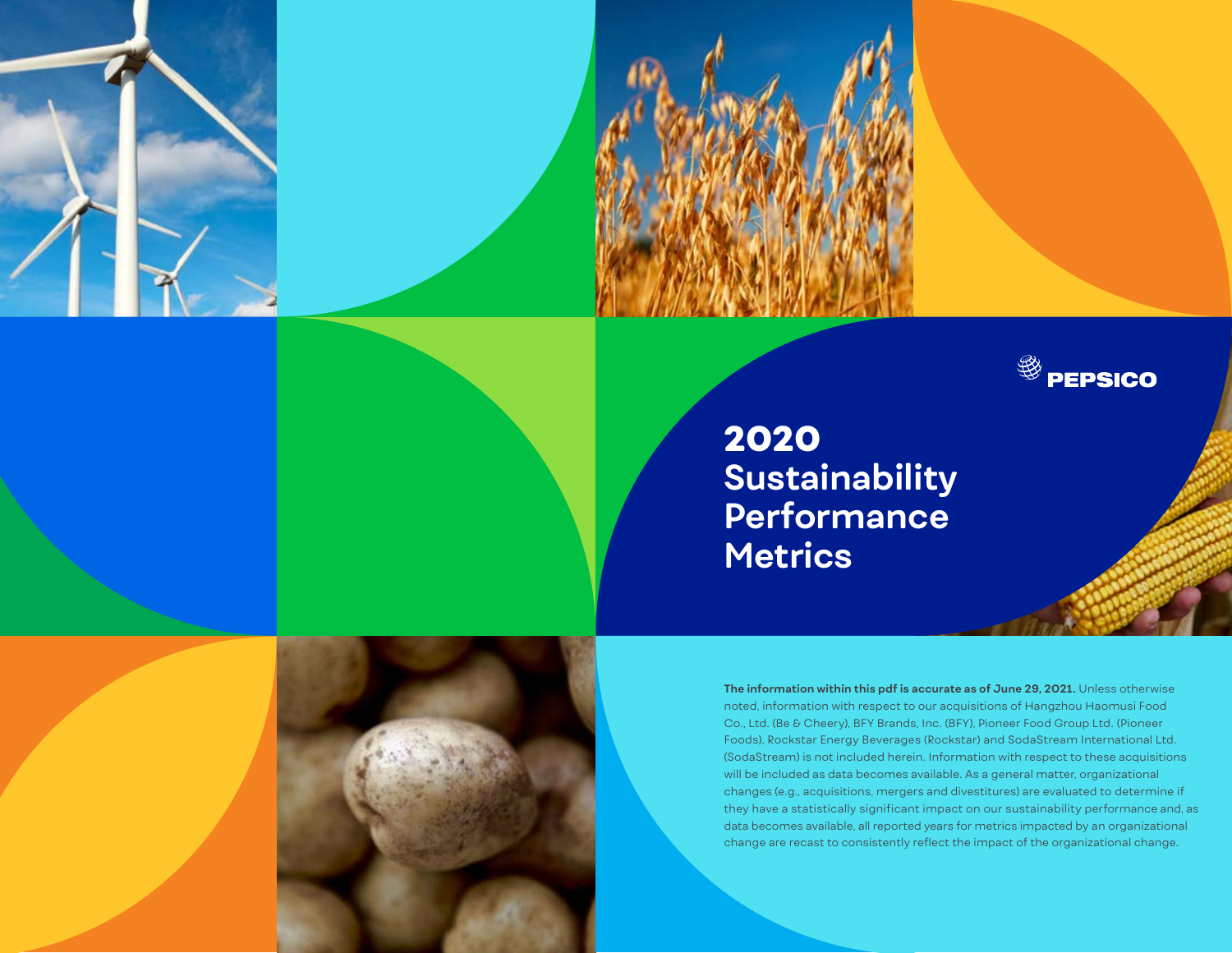Our Sustainability Reporting Suite includes multiple resources available online that explain our approach to help build a more sustainable food system. This document reflects progress against our sustainability goals, as they were structured in 2020. PepsiCo actively reviews and updates the methodologies for calculating the metrics set forth in this report. From time to time, metrics reported for prior periods may change due to enhanced data availability or methodological adjustments. For details on how we measure performance against these goals, see the [Calculation Methodology page](https://www.pepsico.com/esg-topics-a-z/calculation-methodology) on ESG Topics A-Z.



## **AGRICULTURE**

Advance environmental, social and economic benefits to communities around the world by supporting practices and technologies that promote improved farmer livelihoods and agricultural resiliency, like regenerative agriculture.

| <b>Target Metrics</b>                                                                                           | 2016  | 2017 | 2018 | 2019                | 2020                | 2020 Target           | 2020 Comments                                                                                                                                                                                                                                                                                                                                                                                                                                                                                     |
|-----------------------------------------------------------------------------------------------------------------|-------|------|------|---------------------|---------------------|-----------------------|---------------------------------------------------------------------------------------------------------------------------------------------------------------------------------------------------------------------------------------------------------------------------------------------------------------------------------------------------------------------------------------------------------------------------------------------------------------------------------------------------|
| Achieve 100% sustainably sourced <sup>1</sup><br>potatoes, whole corn, oats and oranges<br>by 2020 <sup>2</sup> | $O\%$ | 24%  | 51%  | Nearly<br>80%       | Nearly<br>$87%^{3}$ | 100%                  | In the course of making significant progress toward<br>our 2020 Agriculture goals, we encountered systemic<br>barriers related to cultural norms, sociopolitical<br>disruption, infrastructure deficiencies and, in some                                                                                                                                                                                                                                                                          |
| Achieve 100% sustainably sourced <sup>1</sup> palm<br>oil by 2020 <sup>4</sup>                                  | 16%   | 32%  | 52%  | 82%                 | 99%5                | 100%                  | cases, lack of well-established legal systems. These<br>systemic barriers prevented us from achieving 100%<br>of our 2020 goal for direct-sourced crops. However,<br>we will continue to strive to establish full sustainability<br>through our continuous improvement process. As<br>we continue our journey to establish sustainable<br>sourcing of key ingredients under the new Positive<br>Agriculture agenda we are prioritizing crops and<br>commodities that were in the 2020 goal scope. |
| Achieve 100% sustainably sourced <sup>1</sup> cane<br>sugar by 2020 <sup>6</sup>                                | $O\%$ | 34%  | 58%  | 86%                 | 100%                | 100%                  |                                                                                                                                                                                                                                                                                                                                                                                                                                                                                                   |
| Achieve sustainably sourced <sup>1</sup> priority raw<br>materials based on business needs by 2025              | $-7$  | 15%  | 23%  | $12\%$ <sup>8</sup> | 13%                 | 100%<br>(2025 Target) |                                                                                                                                                                                                                                                                                                                                                                                                                                                                                                   |

<sup>1</sup> "Sustainably sourced" refers to meeting the independently verified environmental, social and economic principles of PepsiCo's Sustainable Farming Program,

enabling continuous improvement for farmers, communities and the planet

<sup>2</sup> Progress based on the percentage of volume sustainably sourced and verified by a third party

<sup>3</sup> Reflects the inclusion of data that became available subsequent to the publication of our Annual Report in March 2021

<sup>4</sup> Progress based on the percentage volume of physically certified sustainable palm oil meeting Roundtable on Sustainable Palm Oil (RSPO) standard. For more information, visit the [Palm Oil Report](https://www.pepsico.com/esg-topics-a-z/palm-oil) on ESG Topics A–Z.

<sup>5</sup> 2020 results include the impact of the acquisition of Pioneer Foods. We increased our sourcing to 99.3% in 2020 through the RSPO Mass Balance physically certified supply chain model, and procured Independent Smallholder Credits for the remainder (0.7%), achieving 100% RSPO certification.

<sup>6</sup> Progress based on the percentage volume of certified sustainable cane sugar meeting Bonsucro or equivalent standard

7 Data for this time period not available

 $^{\text{\tiny{8}}}$  Scope of goal was expanded in 2019 to include additional raw materials identified through a materiality assessment. For details on our materiality assessment, please refer to [GRI Material Issues and Boundaries](https://www.pepsico.com/esg-topics-a-z/gri-material-issues-and-boundaries) on ESG Topics A-Z.

 $\overline{\mathcal{W}}$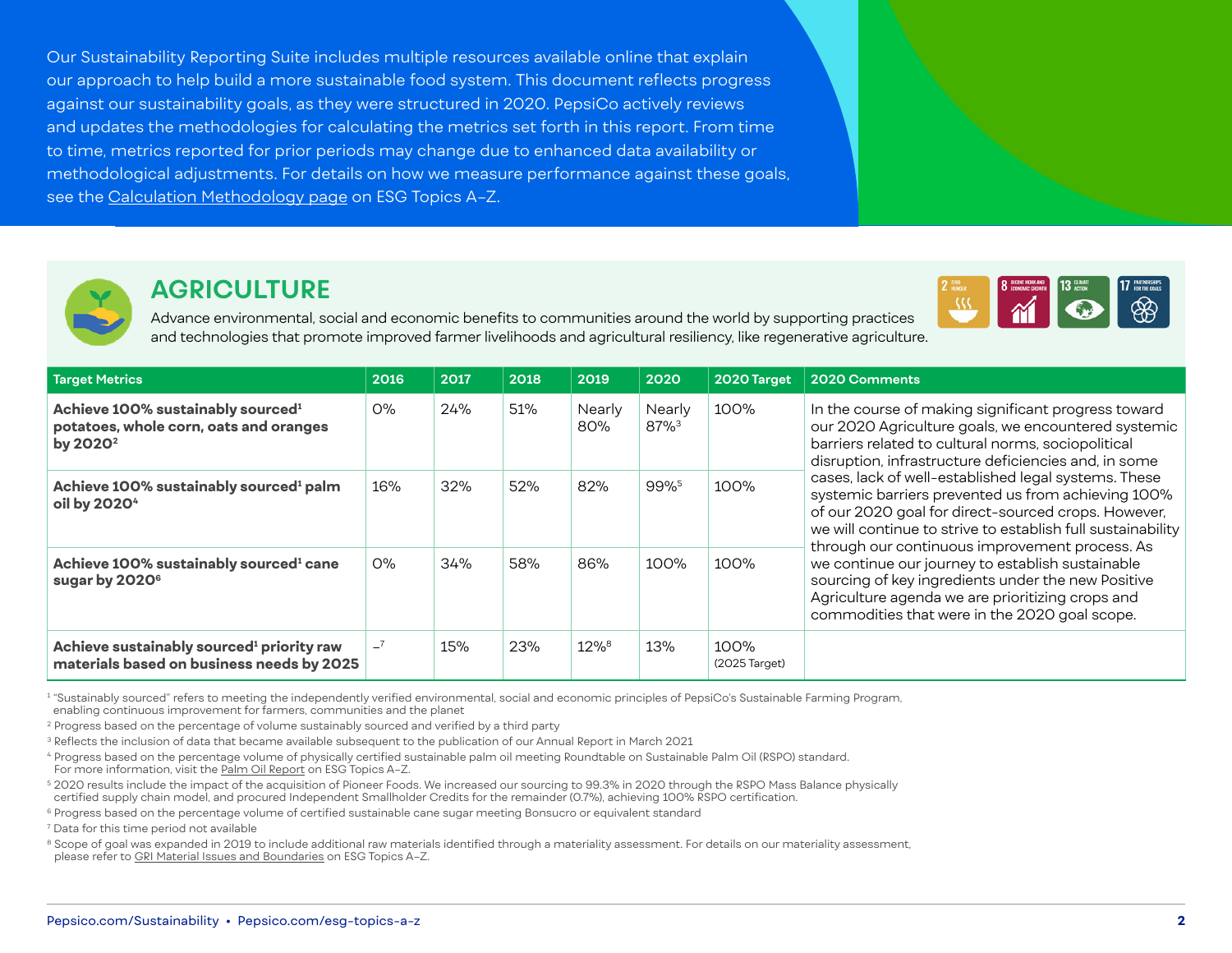



Drive progress toward our vision of a world where packaging never becomes waste.

| <b>Target Metrics</b>                                                                               | 2016 | 2017                                                | 2018 | 2019                                                                                                                                                    | 2020               | 2025 Target                                                                                                                                                                                                                           | 2020 Comments |
|-----------------------------------------------------------------------------------------------------|------|-----------------------------------------------------|------|---------------------------------------------------------------------------------------------------------------------------------------------------------|--------------------|---------------------------------------------------------------------------------------------------------------------------------------------------------------------------------------------------------------------------------------|---------------|
| Design 100% of packaging to be recyclable, $\vert -1 \vert$<br>compostable or biodegradable by 2025 |      | 87%                                                 | 88%  | 88%                                                                                                                                                     | 87% <sup>2</sup>   | 100%                                                                                                                                                                                                                                  |               |
| Increase recycled content in our plastics<br>packaging to 25% by 2025                               | $-3$ | 3%                                                  | 3%   | 4%                                                                                                                                                      | $5\%^2$            | 25%                                                                                                                                                                                                                                   |               |
| Reduce 35% of virgin plastic content<br>across our beverage portfolio by 2025 <sup>4</sup>          | $-5$ | $-5$                                                | $-5$ | $1\%$                                                                                                                                                   | $3\%$ <sup>2</sup> | 35%                                                                                                                                                                                                                                   |               |
| Invest to increase recycling rates in key<br>markets by 2025                                        |      | Our actions include:<br>and future material streams |      | • Educating and encouraging consumers to recycle<br>• Partnering to increase and improve recycling<br>infrastructure and building solutions for current |                    | Further information on partnerships, including<br>with The Recycling Partnership, the Alliance to End<br>Plastic Waste and Circulate Capital, are detailed on<br>the Partnerships section of the Packaging page on<br>ESG Topics A-Z. |               |

1 Data for this time period not available

<sup>2</sup> 2020 results include the impact of the acquisitions of Rockstar and BFY. Beginning in 2020, we enhanced our calculation methodology using sales data to provide a more precise view of materials and to expand our coverage for less common packaging types. In some instances detailed packaging sales data was not available and was therefore extrapolated. All results are presented using our revised calculation methodology for comparability.

<sup>3</sup> Target established in 2017

<sup>4</sup> Measured versus a 2018 baseline

5 Target established in 2019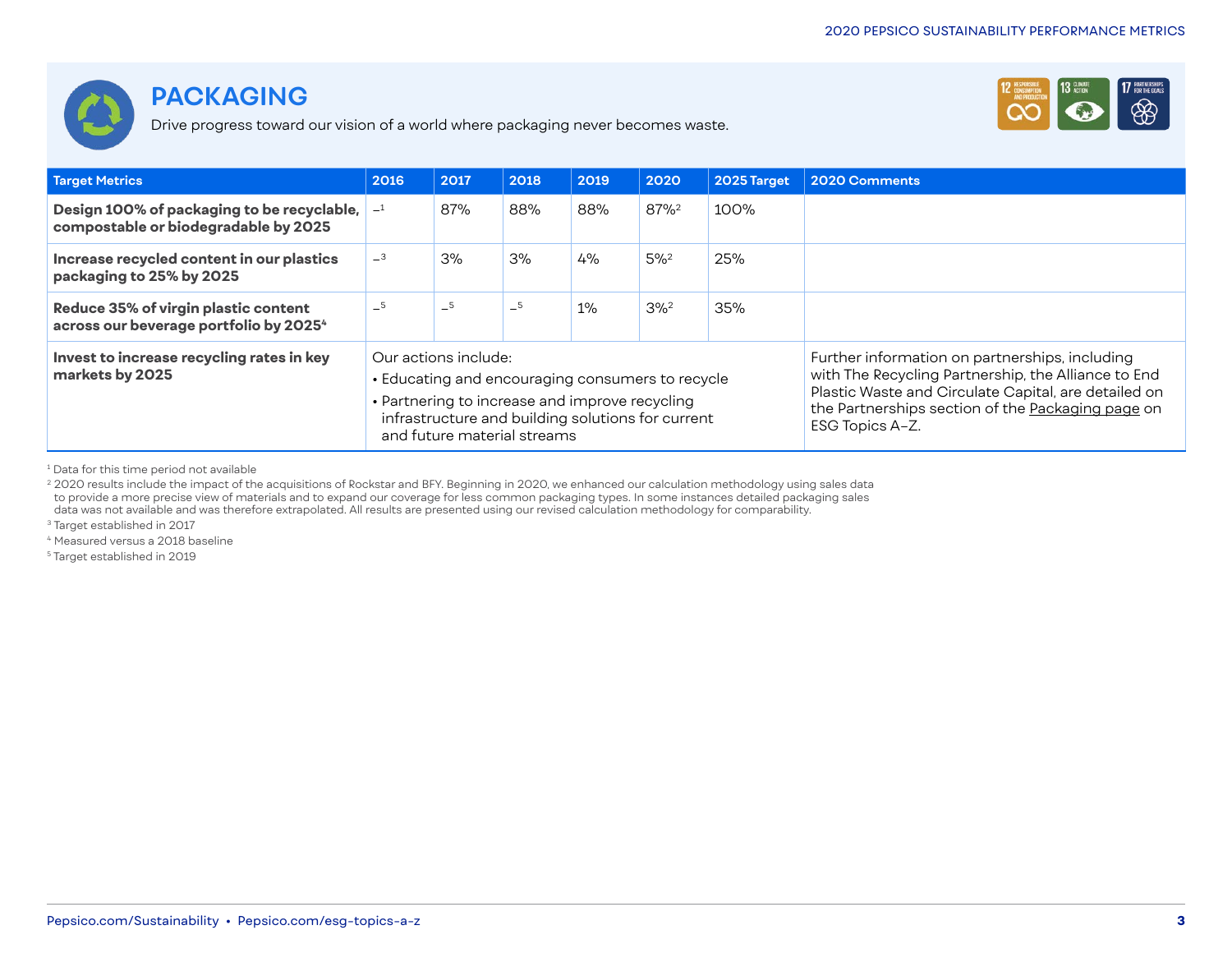



Drive water security to assure business continuity while positively contributing to communities.

| <b>Target Metrics</b>                                                                                                                                      | 2016          | 2017          | 2018                                                                                                                                | 2019          | 2020                       | 2025 Target                  | 2020 Comments                                                                                                                                                                                                                                                                                       |
|------------------------------------------------------------------------------------------------------------------------------------------------------------|---------------|---------------|-------------------------------------------------------------------------------------------------------------------------------------|---------------|----------------------------|------------------------------|-----------------------------------------------------------------------------------------------------------------------------------------------------------------------------------------------------------------------------------------------------------------------------------------------------|
| Improve water-use efficiency by 15% in our<br>agricultural supply chain (focused on corn<br>and potatoes) in high water-risk areas by<br>2025 <sup>1</sup> | $-2$          | $-2$          | 3%                                                                                                                                  | $-2$          | 14%                        | 15%                          | To focus efforts on implementing sustainable<br>practices, we currently intend to collect and publish<br>agricultural water-use efficiency data at least every<br>three years. High water-risk locations defined by<br>WRI's Aqueduct tool.                                                         |
| Improve operational water-use efficiency<br>by 25% in high water-risk areas by 2025 <sup>1,3</sup>                                                         | $1\%4$        | $2\%^{4}$     | $4\%^{4}$                                                                                                                           | $9%^{4}$      | 15% <sup>4</sup>           | 25%                          | Under our Performance with Purpose goals<br>(2006-2015), water-use efficiency improved by<br>25.8% in all global legacy operations. In 2020,<br>the impact of the acquisition of Pioneer Foods<br>contributed 3 percentage points of progress<br>against the 2015 baseline.                         |
| Replenish 100% of the water we use in<br>manufacturing operations in high water-<br>risk areas by 2025                                                     | $9%^{4}$      | $11\%4$       | $8\%^{4}$                                                                                                                           | $10\%4$       | 18% <sup>4</sup>           | 100%                         | Replenishment benefits claimed for local activities are<br>capped at 100% to prevent overachieving projects<br>from inflating global progress measurements. In<br>2020, the impact of the acquisition of Pioneer Foods<br>contributed 2 percentage points of progress against<br>the 2015 baseline. |
| Adopt the Alliance for Water Stewardship<br>Standard as our vehicle for water advocacy<br>in high water-risk areas by 2025                                 |               |               | At the end of 2020, we had 10 high water-risk<br>facilities in progress of adopting the Alliance<br>for Water Stewardship Standard. |               |                            |                              | For more information, visit the Water page on ESG<br>Topics A-Z.                                                                                                                                                                                                                                    |
| Deliver safe water access to 25 million<br>people by 2025                                                                                                  | 11<br>million | 16<br>million | 22<br>million                                                                                                                       | 44<br>million | More<br>than 55<br>million | 100 million<br>(2030 Target) | Metric counts the cumulative number of people<br>provided with access to safe water since 2006.                                                                                                                                                                                                     |

1 Measured versus a 2015 baseline

2 Data for this time period not available

3 Third-party limited assurance provided

4 Results reflect the inclusion of the Pioneer Foods portfolio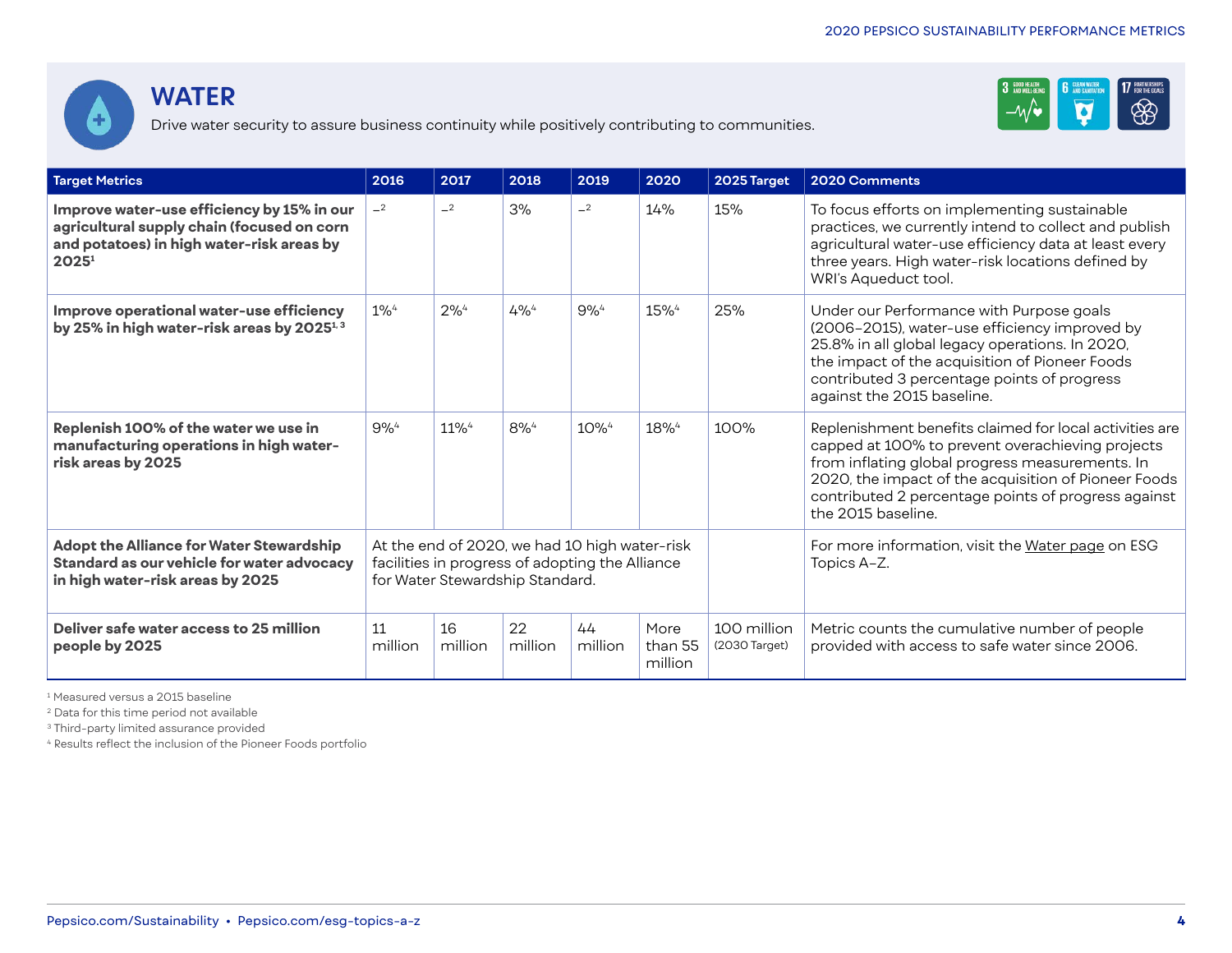

#### **CLIMATE**

Do our part to curb climate change by reducing greenhouse gas (GHG) emissions across our value chain.



| <b>Target Metrics</b>                                                         | 2016               | 2017      | 2018      | $\mid$ 2019 | $\mid$ 2020 $\mid$ |     | 2030 Target 2020 Comments                                                 |
|-------------------------------------------------------------------------------|--------------------|-----------|-----------|-------------|--------------------|-----|---------------------------------------------------------------------------|
| Scope 1 & 2: Reduce absolute GHG<br>emissions by 75% by $2030^{1/2}$          | $1\%$ <sup>3</sup> | $4\%^{3}$ | $6\%^{3}$ | 9%3         | $23%^{3}$          | 75% | For more information, visit the Climate Change page<br>on ESG Topics A-Z. |
| Scope 3: Reduce absolute GHG emissions<br>by 40% by 2030 <sup>1, 4</sup>      | $-5$               | $-5$      | 3%        | $2\%^6$     | 3%                 | 40% |                                                                           |
| <b>Total Emissions: Reduction of absolute</b><br>$GHG$ emissions <sup>1</sup> | $-5$               | $-5$      | 3%        | $2\%^6$     | 5%                 |     |                                                                           |

1 Measured versus a 2015 baseline

2 Third-party limited assurance provided

<sup>3</sup> Results reflect the inclusion of the Pioneer Foods portfolio

<sup>4</sup> Results reflect the inclusion of Pioneer Foods, Rockstar and BFY; Pioneer Foods portfolio is included only in fuel/energy related activities within Scope 3; BFY and Rockstar are included only in purchased goods and services within Scope 3

<sup>5</sup> All data for this time period is not available

<sup>6</sup> Beginning in 2019, we enhanced our calculation methodology. Baseline year 2015, and 2019, have been recalculated utilizing this enhanced methodology.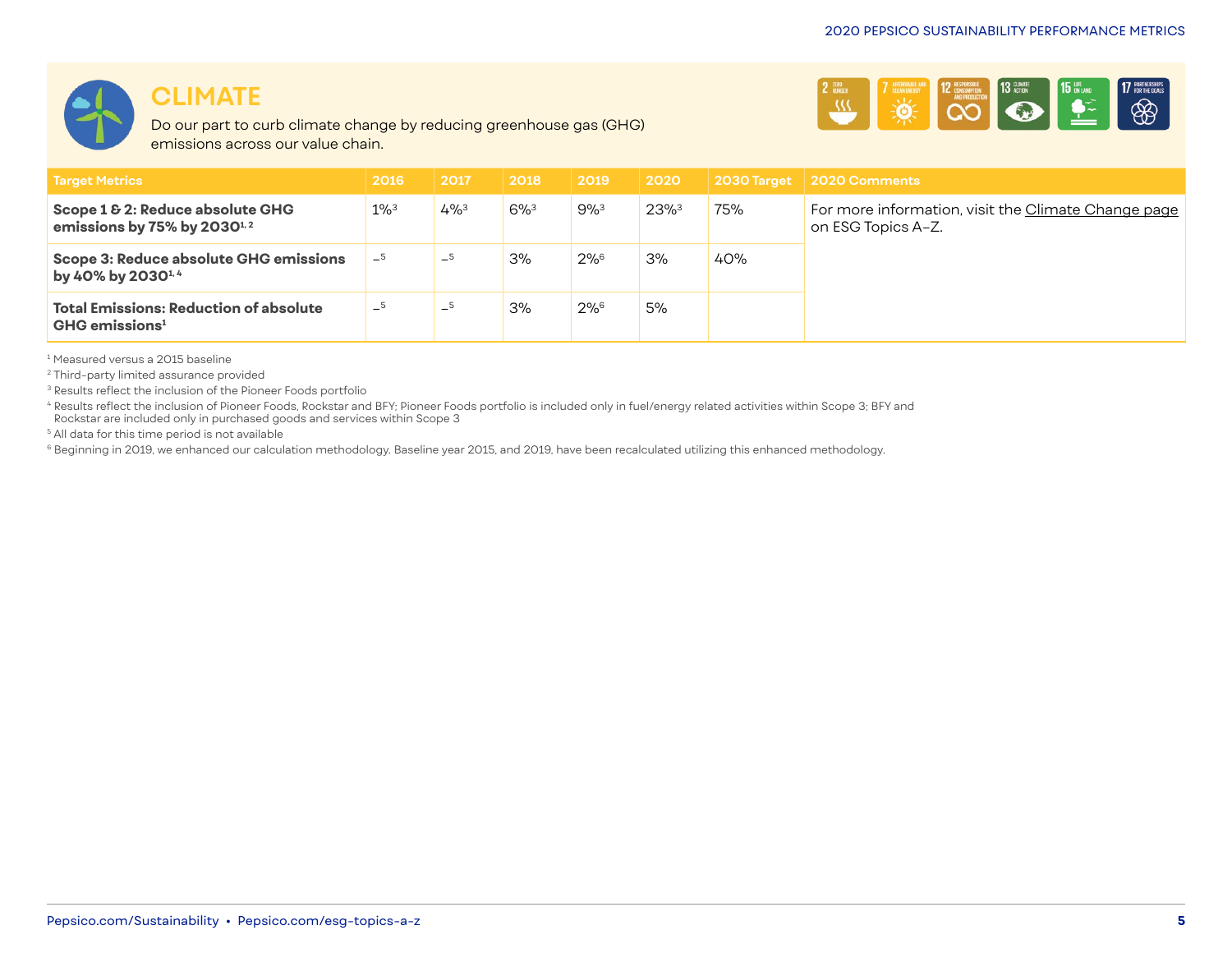

### **PRODUCT**

PepsiCo's expanded slate of more nutritious and reformulated products is bringing consumers options that are better for people and better for our planet.



| Target Metrics                                                                                                                 | 2016             | 2017                | 2018             | 2019 | 2020 | 2025 Target | 2020 Comments                                                                                                                                                                                                                         |
|--------------------------------------------------------------------------------------------------------------------------------|------------------|---------------------|------------------|------|------|-------------|---------------------------------------------------------------------------------------------------------------------------------------------------------------------------------------------------------------------------------------|
| $\geq$ 67% of beverage portfolio volume will<br>have ≤100 Calories from added sugars per<br>12oz. serving by 2025 <sup>1</sup> | $40%^{2}$        | $40%^{3}$           | 44%4             | 47%5 | 48%6 | 67%         | Our global progress is based on our Top 26 Beverage<br>markets, which represent 80% of our global<br>beverage volume as of 2020.                                                                                                      |
| $\ge$ 75% of foods portfolio volume will not<br>exceed 1.3 milligrams of sodium per<br>Calorie by 2025 <sup>1</sup>            | $54%^{2}$        | 56% <sup>3</sup>    | 58% <sup>4</sup> | 61%  | 64%  | 75%         | Our global progress is based on our Top 23 Foods<br>markets, which represent 88% of our global<br>foods volume as of 2020. In 2020, the impact<br>of the acquisition of Pioneer Foods contributed<br>1 percentage point of progress.  |
| $\ge$ 75% of foods portfolio volume will not<br>exceed 1.1 grams of saturated fat per 100<br>Calories by 2025 <sup>1</sup>     | 66% <sup>2</sup> | $61\%$ <sup>3</sup> | $61\%4$          | 62%  | 71%7 | 75%         | Our global progress is based on our Top 23 Foods<br>markets, which represent 88% of our global<br>foods volume as of 2020. In 2020, the impact<br>of the acquisition of Pioneer Foods contributed<br>4 percentage points of progress. |

1 Third-party limited assurance provided (2020 data pending assurance)

<sup>2</sup> Represents Top 10 markets. Top 10 markets represented 63% of beverages volume and 79% of foods volume as of 2016.

<sup>3</sup> As of 2017, Top 26 Beverage markets represented 80% of our global beverages volume and Top 23 Foods markets represented 90% of our global foods volume

<sup>4</sup> As of 2018, Top 26 Beverage markets represented 80% of our global beverages volume and Top 23 Foods markets represented 89% of our global foods volume

<sup>5</sup> As of 2019, Top 26 Beverage markets represented 79% of our global beverages volume and Top 23 Foods markets represented 90% of our global foods volume.

Results reflect inclusion of the SodaStream portfolio.

6 2020 results reflect the inclusion of the SodaStream, Rockstar and Pioneer Foods portfolios

7 2020 results reflect the inclusion of the Pioneer Foods and BFY portfolios